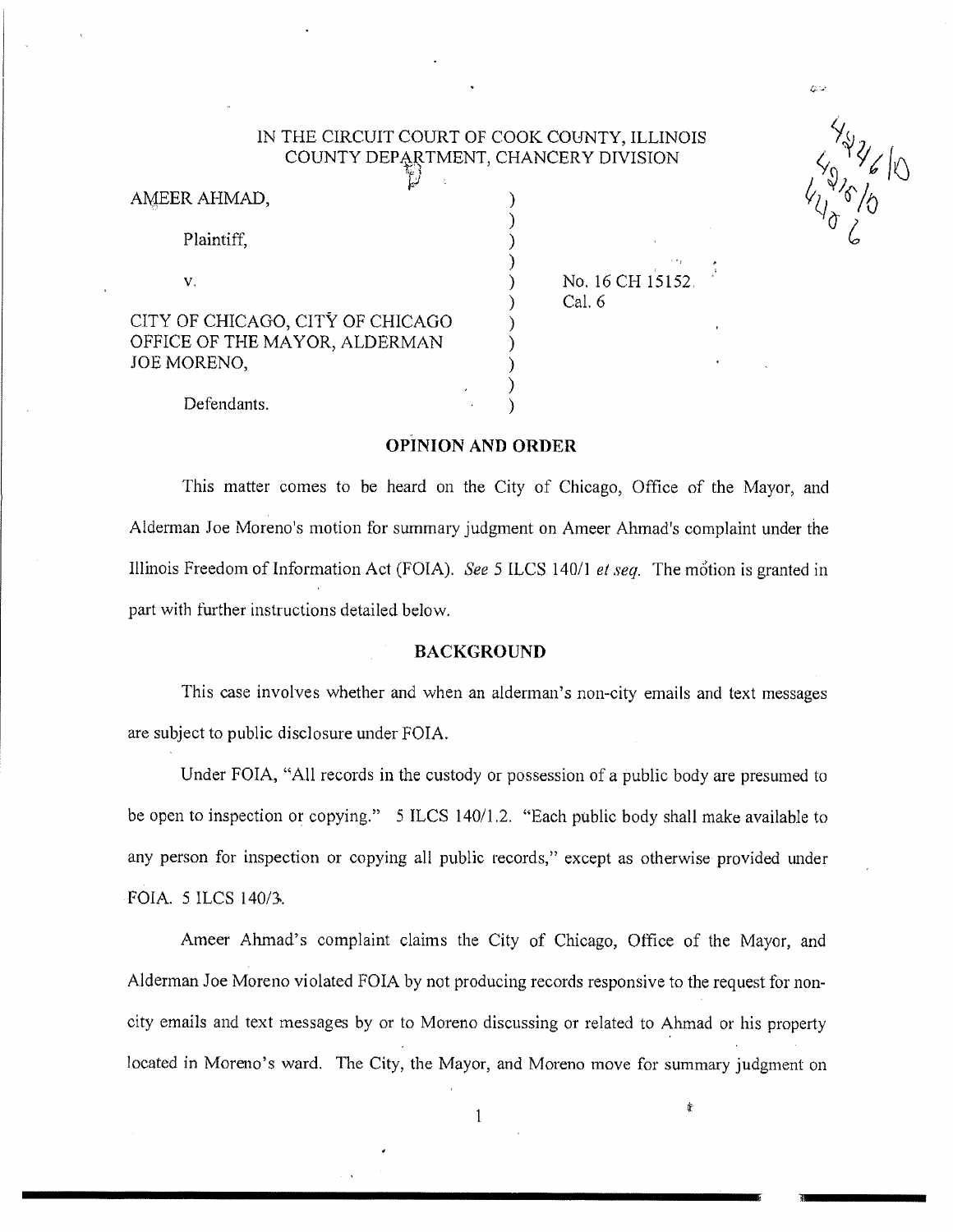the grounds an alderman is not a public body for purposes of-FOIA and non-city records are not public records subject to disclosure under FOIA. Ahmad contends Moreno is a public body in this instance because he has executive powers within his ward to deny any Grant of Privilege and direct city inspectors to issue tickets on Ahmad's property. Accordingly, the records constitute public records of a public body subject to disclosure under FOIA. The court disagrees.

### SUMMARY JUDGMENT STANDARD

Summary judgment is appropriate when the pleadings, affidavits, depositions, admissions, and exhibits on file show no genuine issue of fact and that movant is entitled to judgment as a matter of law. 735 ILCS 5/2-1005(c). In ruling on a motion for summary judgment, the court must view the materials in the light most favorable to the non-movant.

#### ANALYSIS

The court begins with determining what is a public record and who is a public body under FOIA.

Under FOIA, public records is broadly defined as "all records, reports, forms, writings, letters...electronic data processing records, electronic communications, recorded information and all other documentary materials pertaining to the transaction of public business, regardless of physical form or characteristics, having been prepared by 'or for, or having been or being used by, received by, in the possession of, or under the control of any public body." 5 ILCS 140/2(c). At issue is whether the non-city emails and text messages pertaining to public business constitute public records as "having been prepared by or for, or having been or being used by, received by, in the possession of, or under the control of any public body."

FOIA only applies to public bodies. Public body under FOIA means: "all legislative, executive, administrative, or advisory bodies of the State, state universities and colleges,

2

¢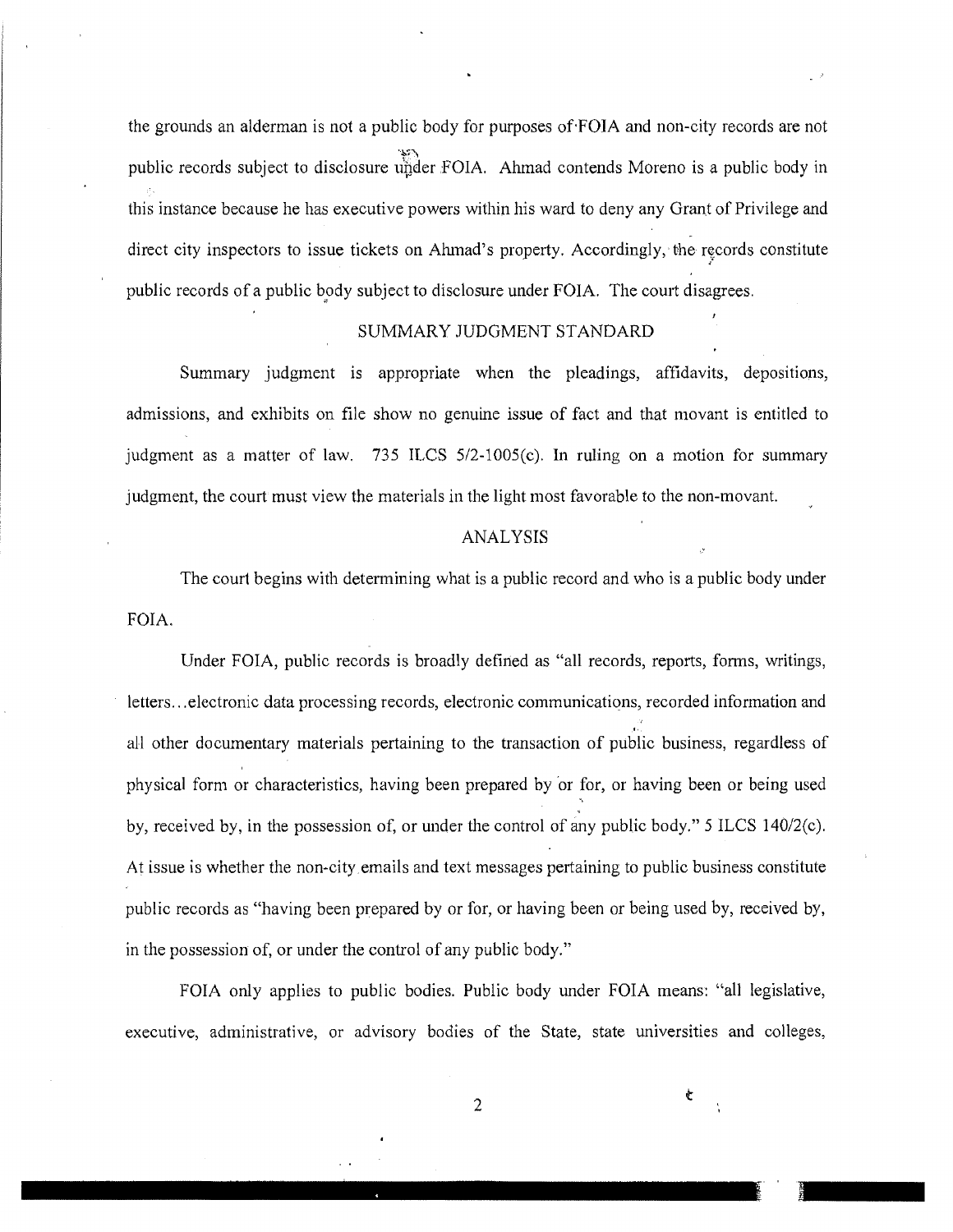counties, townships, cities, villages, incorporated towns, school districts and all other municipal corporations, boards, bureaus, committees, or commissions of this State, any subsidiary bodies of any of the foregoing including but not limited to committees and subcommittees thereof, and a School Finance Authority created under Article 1E of the School Code."  $5$  ILCS  $140/2$ (a).

The legislature, in defining public body, chose deliberately to use the term "bodies" and a plural form of the entities as a whole. The definition of public body conspicuously avoids naming an individual member except for the "head of the public body," such as a mayor or president. See 5 ILCS 140/2(e). Therefore, while Moreno is a member of a public body, he is not a public body alone.

Illinois case law is well settled that an alderman acting alone is not a public body under FOIA. In *Quinn v, Stone, 211 111.* App. 3d 809, 811 (1st Dist. 1991), the court held that a FOIA request directed at an individual alderman was properly denied because a single alderman is not a public body subject to FOIA. In *City of Champaign v. Madigan,* 2013 IL App (4th) 120662 ¶40, the court reaffirmed that an individual alderman is not a public body because he alone cannot conduct the business of the public body.

Aware of this long-standing precedent, the legislature has declined to broaden the definition of public body to include individual aldermen, despite amending FOIA several times. Therefore, the court finds an email or text message sent to the personal device of a single alderman does not on its own constitute a public record. As opined in *Champaign, such* records would have to be used, sent, or received during the time a city council meeting was in session, or used, sent, or received by enough members of the city council to constitute a quorum. *Champaign, 2013 IL App (4th) 120662* 141-43.

u

 $\epsilon$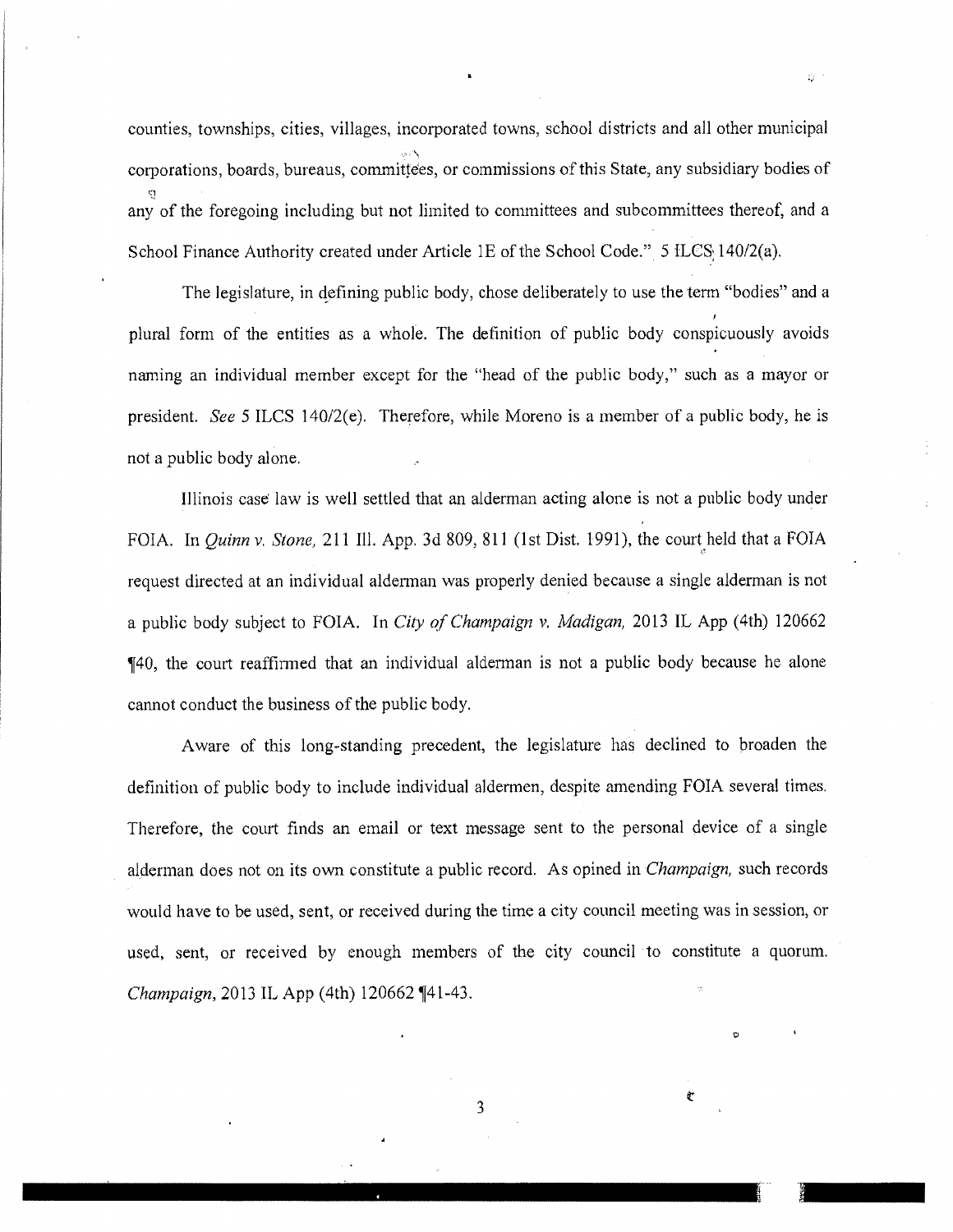*Champaign* specifically considered the issue presented here and held unequivocally that a *J;J*  message from a constituent received at home on a personal device pertaining to public business is not subject to FOIA unless it is forwarded to a quorum of city council or a publicly issued electronic device. In contrast, any message contained on any publicly issued device is subject to FOIA. The critical inquiry is whether the alderman is functioning collectively with colleagues as 1 a public body. If not, the records are not subject to disclosure under FOIA.

A thorough review shows a universal understanding among courts and legal scholars that an individual alderman acting alone is not a public body; however, FOIA applies only to public bodies and public records. "If the General Assembly intends for communications pertaining to city business to and from an individual city council member's personal electronic device to be subject to FOIA in every case, it should expressly so state. It is not this court's function to legislate." *Champaign*, 2013 IL App (4th) 120662 [44.

Ahmad acknowledges aldermen are members of city council and the powers of the council are purely legislative. *See 65 ILCS 5/6-4-6.* However, he contends in some instances, such as issuance of permits and citations, an alderman is imbued with executive power and is subject to FOIA, the same as the mayor or president. *See 5 ILCS* 14012(e). Ahmad conflates perceived clout in a ward with executive authority. The building commissioner is the mayor's designee when it comes to issuing permits and building violations. No ordinance or law vests this type of executive authority in an alderman. Indeed, a separation of powers violation would occur were aldermen allowed to hold any other office or a dual legislative-executive role under city government.

While aldermen provide a myriad of services for constituents and ward residents, this assigned responsibility does not transform them into an executive body or mayor of their wards,

4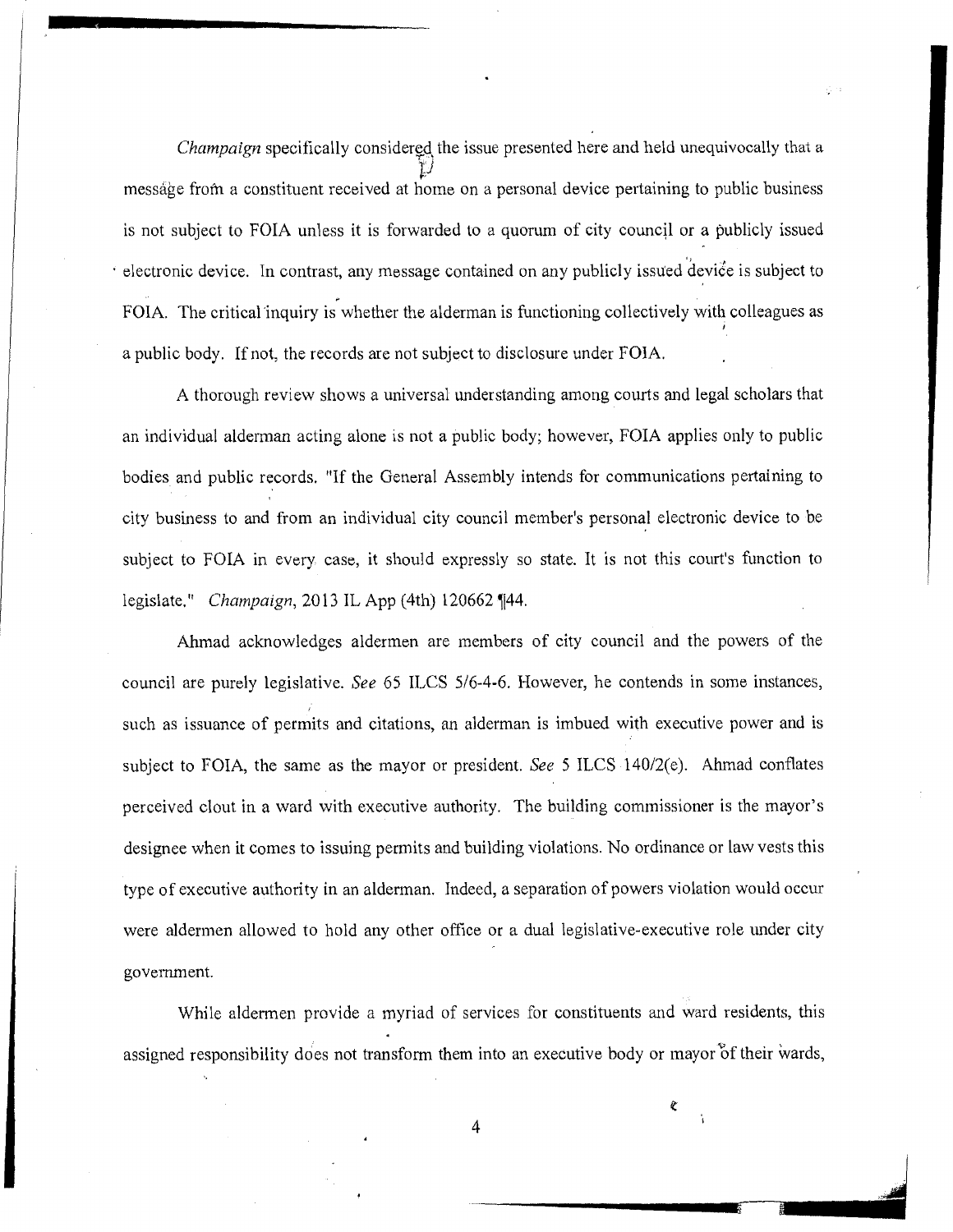as Ahmad contends. Their power lies collectively when acting as a part of city council. Otherwise, they have the same rights as an ordinary citizen, including the right to report a building violation. Unlike the mayor or commissioner, they have no direct authority over city employees or building inspectors nor the executive right to issue citations or grant or deny any Grant of Privilege. The ultimate authority lies with the commissioner and city council in passing a permit ordinance, not Moreno, Moreover, Ahmad could have bypassed Moreno's office altogether and presented his request directly by introducing a permit ordinance of his own at city council.

There is a need for transparency in government. A city employee should not attempt to subvert the purposes of FOIA by using private devices. However, because an individual alderman is not a public body, communications on private devices are generally not subject to FOIA. To hold otherwise would effectively mean an alderman could not communicate with any constituent, ward resident, or staff member without being subject to FOIA. But if communications are received or created during a meeting or session of city council, forwarded to a publically issued electronic device, or sent to a quorum of city council, they are subject to FOIA because the individual alderman is then acting collectively as a public body.

Accordingly, to the extent communications requested by Ahmad pertaining to public business were sent or received by Moreno during a city council meeting or forwarded to a quorum of city council, those records, if any, should be turned over to the City's FOIA officer for review of what information is exempted under FOIA. Thereafter, the requested communications should be provided to Ahmad. This strikes a fair balance between the plain language of FOIA and the goal of transparency and public access to public records of the public language of FOIA and the goal of trans<br>body.

*5* 

*;t*